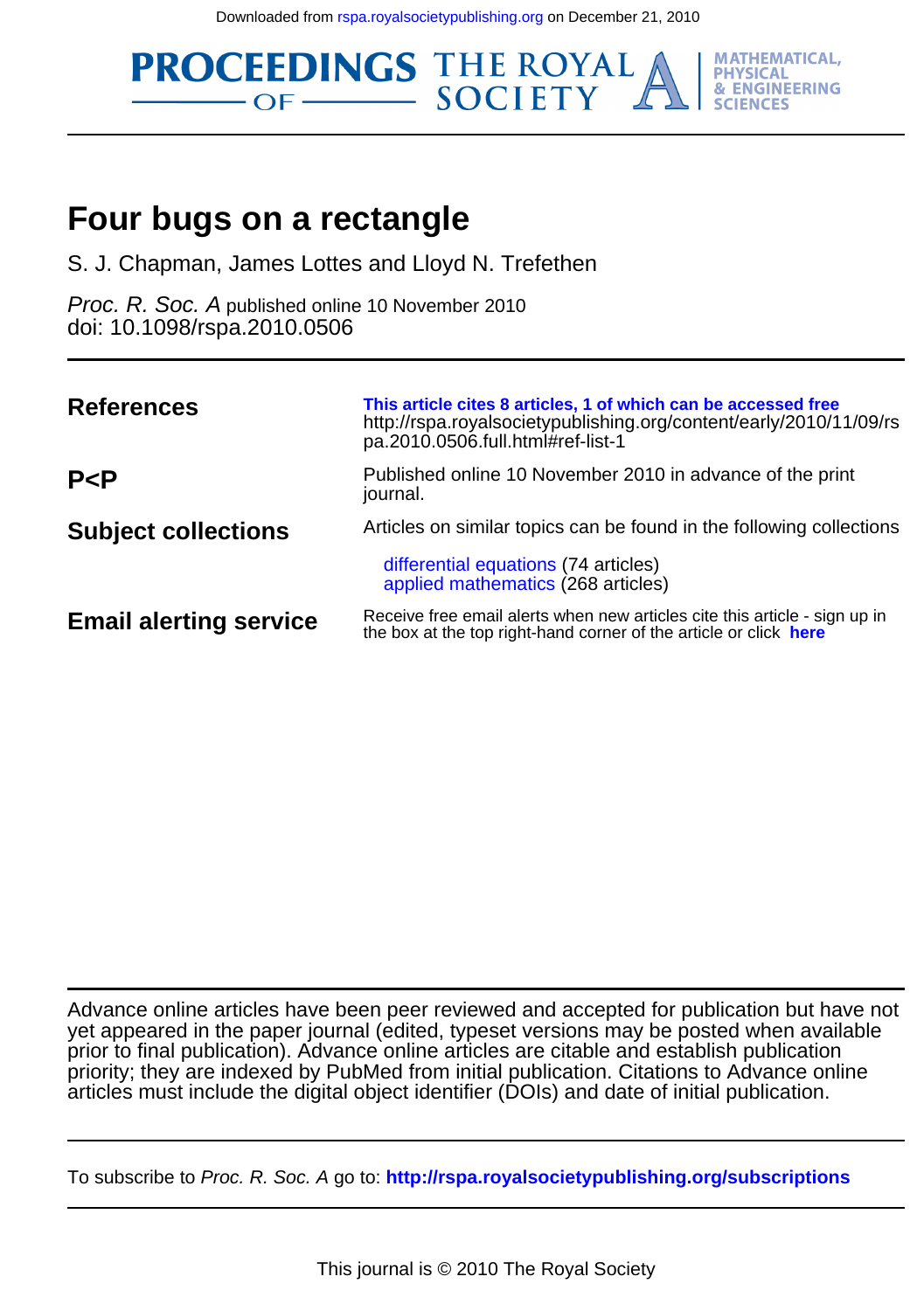**PROCEEDINGS**  $-OF$ **THE ROYA SOCIETY** 



*Proc. R. Soc. A* doi:10.1098/rspa.2010.0506 *Published online*

# **Four bugs on a rectangle**

BY S. J. CHAPMAN, JAMES LOTTES AND LLOYD N. TREFETHEN\*

*Oxford Centre for Collaborative Applied Mathematics, Mathematical Institute, University of Oxford, 24–29 Saint Giles, Oxford OX1 3LB, UK*

The idealized mathematical problem of four bugs in cyclic pursuit starting from a 2-by-1 rectangle is considered, and asymptotic formulas are derived to describe the motion. In contrast to the famous case of four bugs on a square, here the trajectories quickly freeze to essentially one dimension. After the first rotation about the centre point, the scale of the configuration has shrunk by a factor of  $10^{427907250}$ , and this number is then exponentiated four more times with each successive cycle. Relations to Knuth's double-arrow notation and level-index arithmetic are discussed.

**Keywords: cyclic pursuit; level-index arithmetic; Knuth arrow notation**

# **1. Introduction**

In 1957, Martin Gardner made famous the problem of 'four bugs on a square', each one chasing the next at speed 1 [\(Gardner 1957\)](#page-16-0). By symmetry, the bugs remain always on a square, spiralling into a mutual collision at time 1 if the initial side length was 1. With this in mind, for the first problem of Oxford's Numerical Analysis Problem Solving Squad in October 2008, L.N.T. assigned the students what looked like a straightforward variation to be worked out numerically on the computer:

*Four particles start at t* = 0 *at the vertices of a*  $2 \times 1$  *rectangle. Each one chases the particle to its left with speed* 1*. When does a collision occur?*

J.L., in his first week as a graduate student at Oxford, proved more careful than the professor. The orbits he found were far from straightforward, and at first the rest of the squad thought he might have been misled by numerical error. But he was right, and in this article we shall describe the remarkable paths that the four bugs follow, involving events on space and time scales decreasing to zero at an almost incomprehensible rate governed by a stack of exponentials. It is perhaps no surprise that the bugs circle infinitely often around their midpoint before eventually colliding, but who would have guessed that by the time the first circuit has been completed, the scale

<sup>\*</sup>Author for correspondence [\(trefethen@maths.ox.ac.uk\)](mailto:trefethen@maths.ox.ac.uk).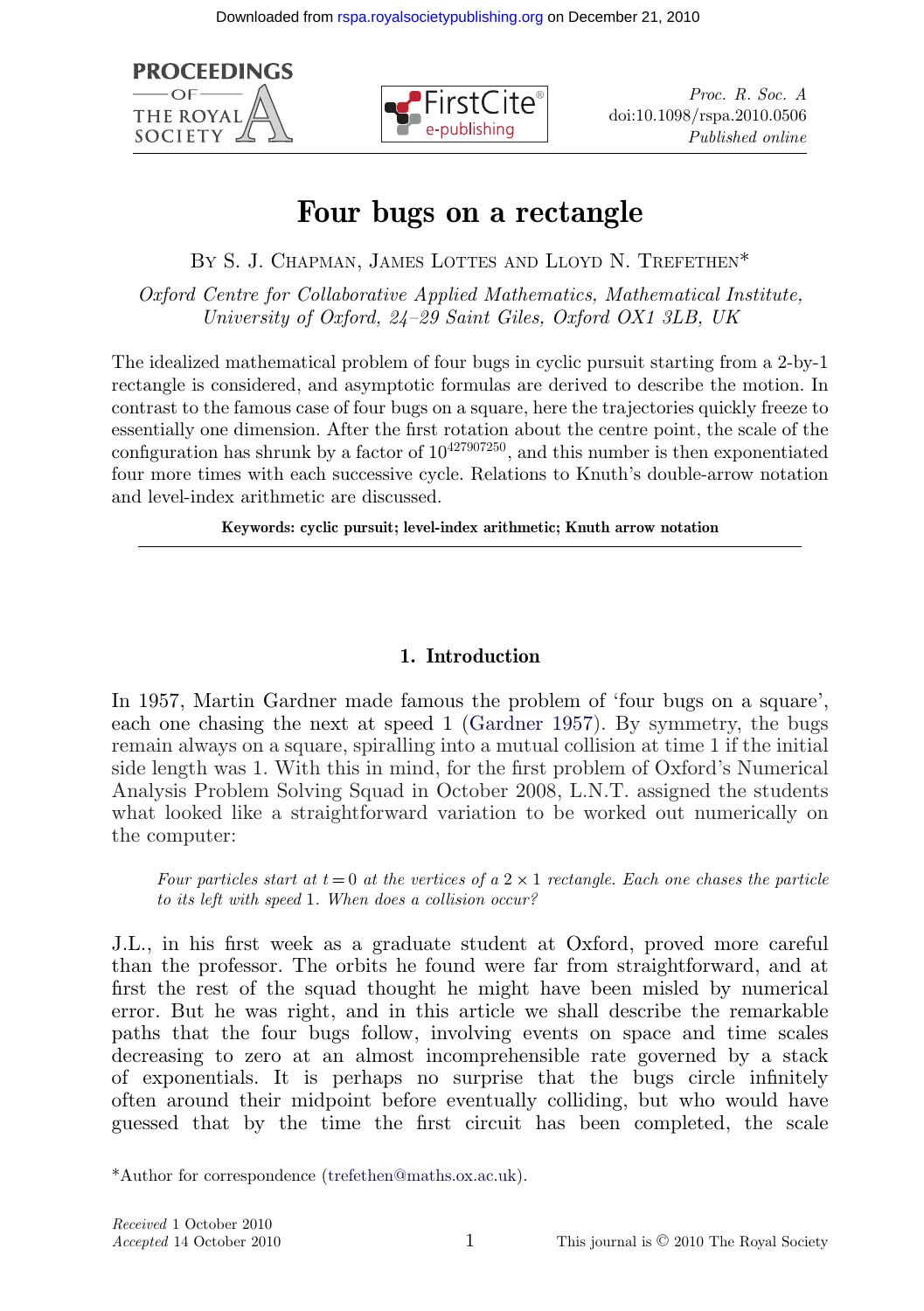of the configuration has shrunk by a factor of  $10^{427907250}$ ? This number is approximately  $\exp(\exp(\exp(\exp(0.176))))$ . The second circuit brings four more exponentiations and a shrinkage factor approximately

$$
\exp(\exp(\exp(\exp(\exp(\exp(\exp(\exp(\exp(0.176))))))))
$$

We elucidate the details of the motion by an asymptotic analysis that connects one configuration of a 'rectangle dance' to a similar configuration reappearing later on a smaller scale. The discussion at the end mentions connections to the literature of pursuit problems together with some remarks about very large numbers, level-index arithmetic, and symmetries and sensitive dependences in dynamical systems.

## **2. The rectangle dance**

We label the bugs 1, 2, 3 and 4. By symmetry, 1 and 3 will follow the same trajectories at angles differing by  $\pi$ , and likewise 2 and 4. So the bugs remain always on a parallelogram, which we take to be centred at the origin. Let us reveal the ending of our drama here at the outset: all four bugs are destined to collide after 1.5 time units. With this end in view, let us redefine the initial time as  $t = \tau_0 = -1.5$  and track events as  $t \to 0$ .

[Figure 1](#page-3-0)*a* shows the motion up to  $t = \sigma_1 \approx -0.328190029216$ . There are no surprises here. Each bug follows the next, and at the end we see a nice parallelogram. This termination time has been chosen because at this moment, the parallelogram has become a rhombus, with all sides of equal length.

[Figure 1](#page-3-0)*b* continues the story to  $t = \tau_1 \approx -0.148243863926$ . We now see that bugs 2 and 3 are getting quite close. If each were chasing the other, there would soon be a collision. However, 3 is chasing 4, not 2. It moves along, oblivious to bug 2, which is continually following but cannot catch up. The termination time in the figure has been chosen since at about this time, the parallelogram has become a rectangle again, with an aspect ratio of about 0.08748.

What happens after this point is that the motion becomes nearly one dimensional. Bug 3 heads for 4 with 2 entrained behind it at a distance of approximately 0.01136323; likewise bug 1 heads for 2 with 4 entrained behind. The two pairs are approaching each other. [Figure 2](#page-3-0) shows the configuration at the arbitrarily chosen time  $t = -0.03$ .

[Figure 2](#page-3-0) may seem to suggest that 1 and 3 will collide. Neither is chasing the other, however, and they do not collide. In fact, at  $t = \sigma_2 \approx -0.011365703053$ , a rhombus appears for a second time as 3 and 1 pass each other at a distance of approximately  $1.193963 \times 10^{-6}$ . We call this movement 'dos–a–dos' (though here, unlike in a square dance, the two particles continue moving ahead after passing each other back-to-back).

At  $t = \tau_2 \approx -0.00568$ , a rectangle appears again with bugs 3, 4 at one end and 1, 2 at the other. We call this 'swing your partner' (though here, it is just a half-swing as the partner doing the swinging only has eyes for another dancer across the room). The aspect ratio has now shrunk to a very low value. It is approximately  $2 \times 10^{-9}$ .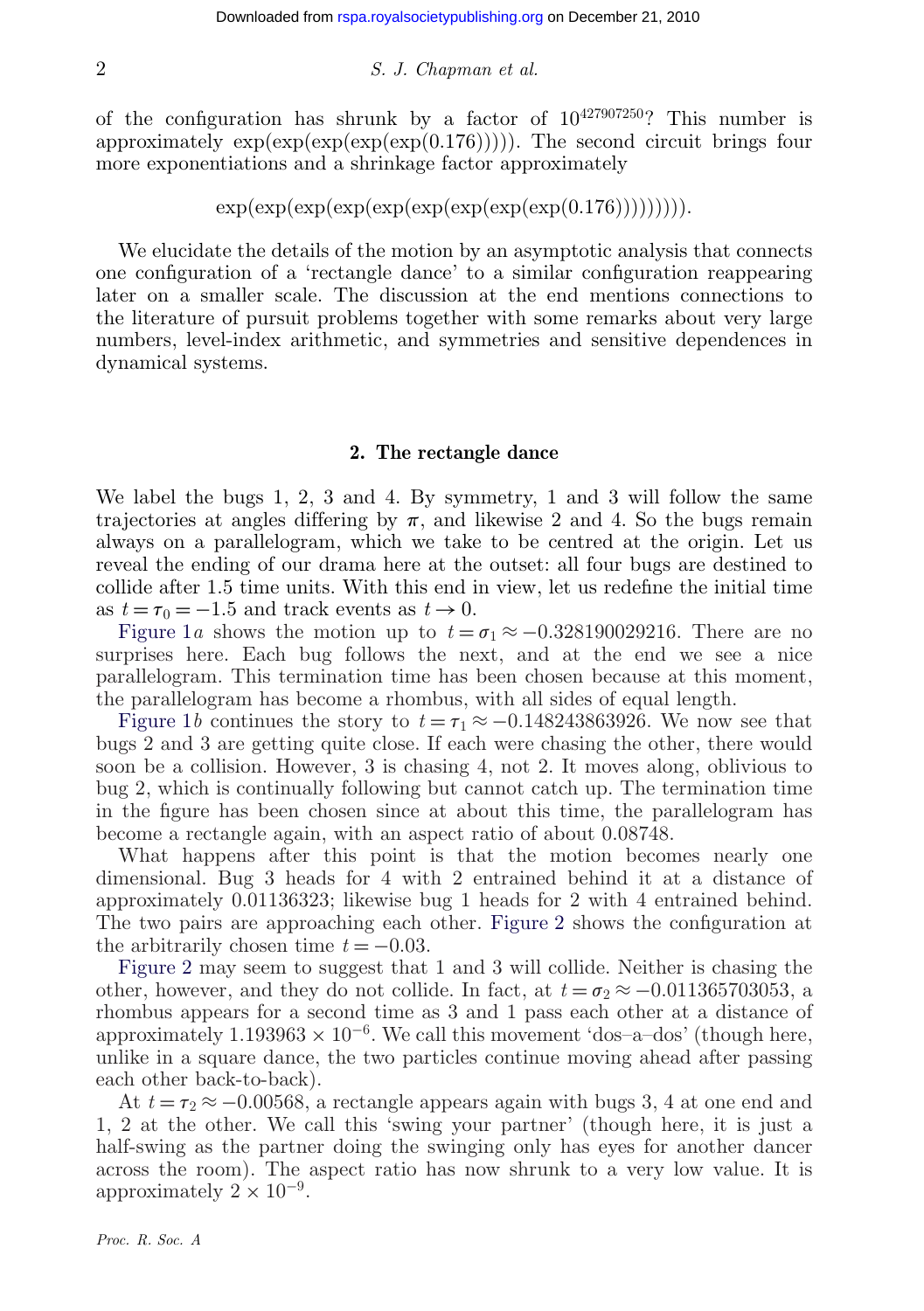<span id="page-3-0"></span>

Figure 1. The first figure of the rectangle dance. The upper sketch  $(a)$  shows the orbit from  $t =$  $\tau_0 = -1.5$  to  $t = \sigma_1 \approx -0.3282$ , at which time 2 and 4 are passing each other and the configuration is a rhombus. The lower sketch (*b*), on a smaller scale, continues the motion to  $t = \tau_1 \approx -0.1482$ , at which time 1 and 3 are swinging 4 and 2 around and the configuration is a rectangle again.



Figure 2. At *t* = −0.03, two pairs of bugs are approaching each other approximately along a line at angle 45◦. The next event will be the return to a rhombus as 3 and 1 pass each other at a distance of about  $1.2 \times 10^{-6}$ .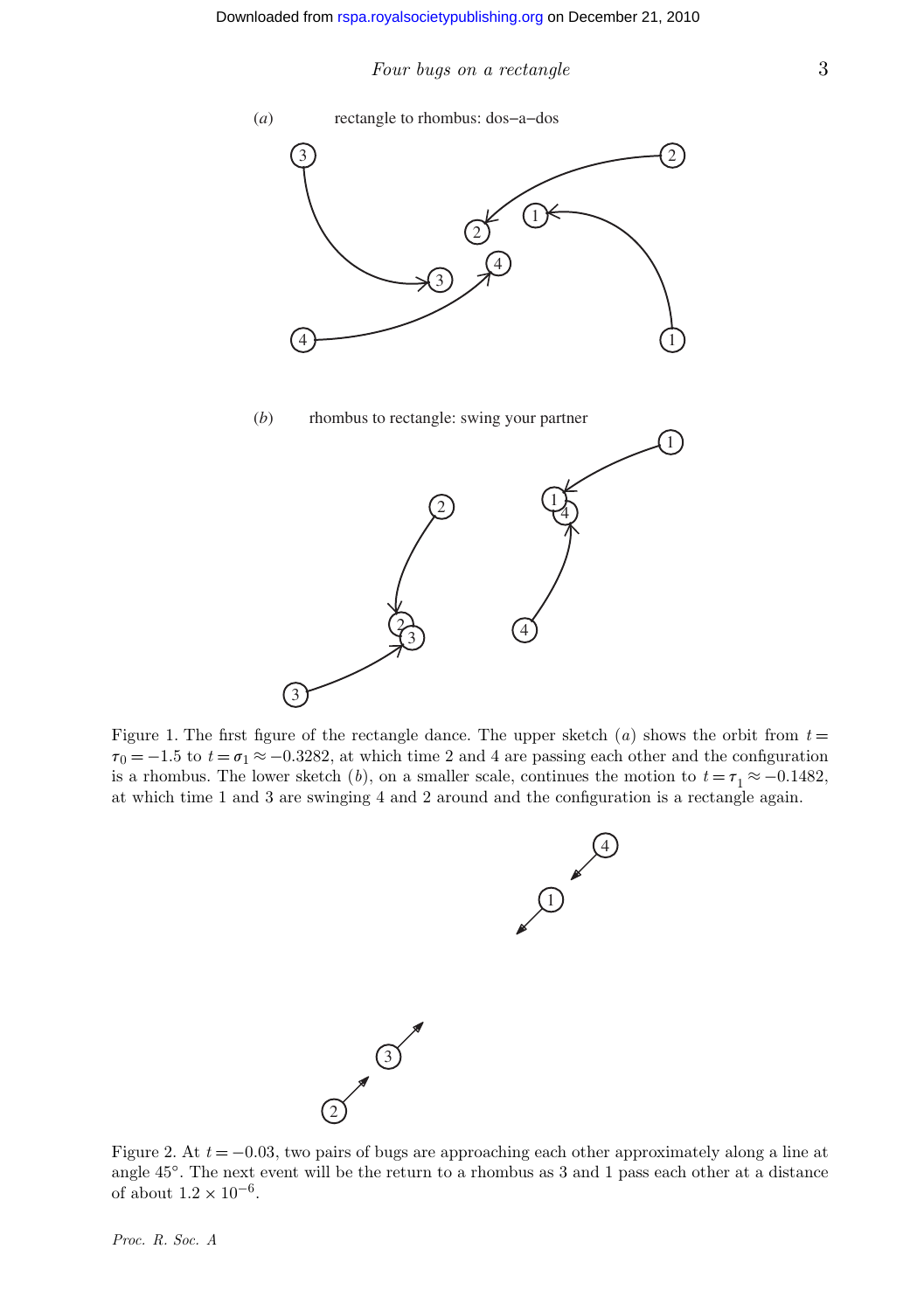<span id="page-4-0"></span>

Figure 3. Summary of the first four cycles of the rectangle dance, with the solid dot marking bug 1. Based on asymptotics together with careful calculations to high precision, we believe all the digits shown are correct. For a discussion of why  $\delta_4$  and  $\varepsilon_4$ , for example, are listed with the same values in the table, see §5. The diagrams are schematic, for in fact, the rectangles and rhombuses are oriented after the first few steps at an angle of 44.98593236820637 *...* degrees and are growing rapidly narrower, as indicated by the parameters  $\varepsilon$  and  $\delta$  representing width-to-length ratios. The spatial scale is determined by  $t$ : the perimeter of the parallelogram is always exactly  $4|t|$ . A four-way collision occurs at  $t = 0$ .

From here on, the motion is almost exactly confined to one dimension. An infinite sequence of interactions unfolds, rectangle alternating with rhombus. Figure 3 summarizes the situation through the first four rectangle  $\rightarrow$  rhombus  $\rightarrow$  rectangle cycles.

The first few steps that we have described are readily computed numerically by standard ordinary differential equation (ODE) methods. After this point, the geometries are so extreme that the problem is a perfect one for asymptotics, though challenging. We may summarize our conclusions, based on the asymptotic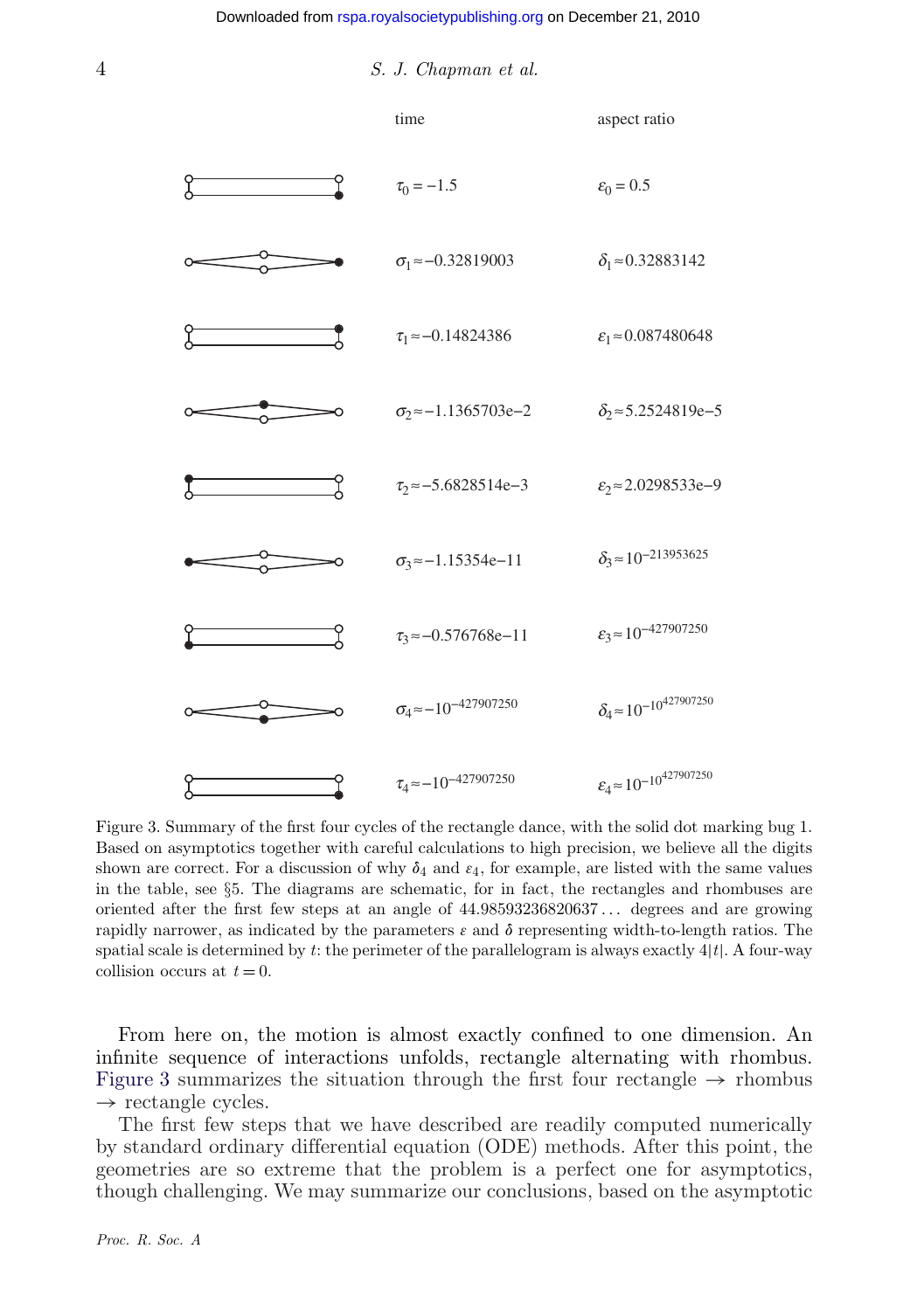analysis detailed in the next two sections, as follows. Let  $\varepsilon < 1$  be the width-tolength ratio of a rectangle and  $\delta$  < 1 the width-to-length ratio of a rhombus. The motion of the four bugs is controlled by the sequence  $\varepsilon_0, \delta_1, \varepsilon_1, \delta_2, \varepsilon_2, \ldots$ , and for  $j \geq 2$  with our initial condition  $\varepsilon_0 = 0.5$ ,  $\varepsilon_j$  and  $\delta_j$  are extremely close to zero. Section 3 derives the following formulae governing the transitions  $\delta_i \rightarrow \varepsilon_j$  and  $\epsilon_j \rightarrow \delta_{j+1}$  in the limits  $\epsilon, \delta \rightarrow 0$ . From rhombus to rectangle, there is a halving of the time and space scales,

$$
\tau_j \sim \frac{1}{2}\sigma_j \tag{2.1}
$$

and a squaring of the aspect ratio,

$$
\varepsilon_j \sim \frac{2\delta_j^2}{\mathrm{e}}.\tag{2.2}
$$

From rectangle to rhombus is where the big contraction occurs. Now the time and space scales shrink in proportion to the aspect ratio of the rectangle:

$$
\sigma_{j+1} \sim \varepsilon_j \tau_j,\tag{2.3}
$$

while the aspect ratio is *exponentiated*:

$$
\delta_{j+1} \sim \frac{\sqrt{2} e^{-1/\varepsilon_j}}{\sqrt{\varepsilon_j}}.\tag{2.4}
$$

By combining equations (2.2) and (2.4) we can eliminate  $\delta_{i+1}$  and derive an expression relating the aspect ratio of one rectangle to the aspect ratio of the next:

$$
\varepsilon_{j+1} \sim \frac{4}{\mathrm{e}\varepsilon_j} \,\mathrm{e}^{-2/\varepsilon_j}.\tag{2.5}
$$

In all the formulae  $(2.1)–(2.5)$ , the symbol ∼ has its usual precise mathematical meaning: the ratio of the quantities on the left and right converges to 1 in the limit  $(\varepsilon, \delta \to 0)$ . It is tempting to try to combine equations (2.2) and (2.4) in the other order to eliminate  $\varepsilon_i$  and get an asymptotic formula relating  $\delta_{j+1}$  to  $\delta_j$ . However, the presence of the exponential in equation (2.4) implies that  $\varepsilon_j$  must be known to more than leading-order accuracy for this to be possible. In fact, our analysis will refine equation (2.2) by deriving further terms in the asymptotic expansion for  $\varepsilon_i$ :

$$
\varepsilon_j = \frac{2\delta_j^2}{e} + \frac{2\delta_j^4}{e^2} \left( 4 - 2e + \int_0^1 \frac{e^v - 1}{v} dv - 2\log \delta_j \right) + o(\delta_j^4). \tag{2.6}
$$

The integral in this expression has the value

$$
\int_0^1 \frac{e^v - 1}{v} dv = 1.31790215145440..., \qquad (2.7)
$$

and by combining equation (2.4) with equation (2.6) one can derive the desired relationship:

$$
\delta_{j+1} \sim C \frac{\mathrm{e}^{-\mathrm{e}/2\delta_j^2}}{\delta_j^2} \tag{2.8}
$$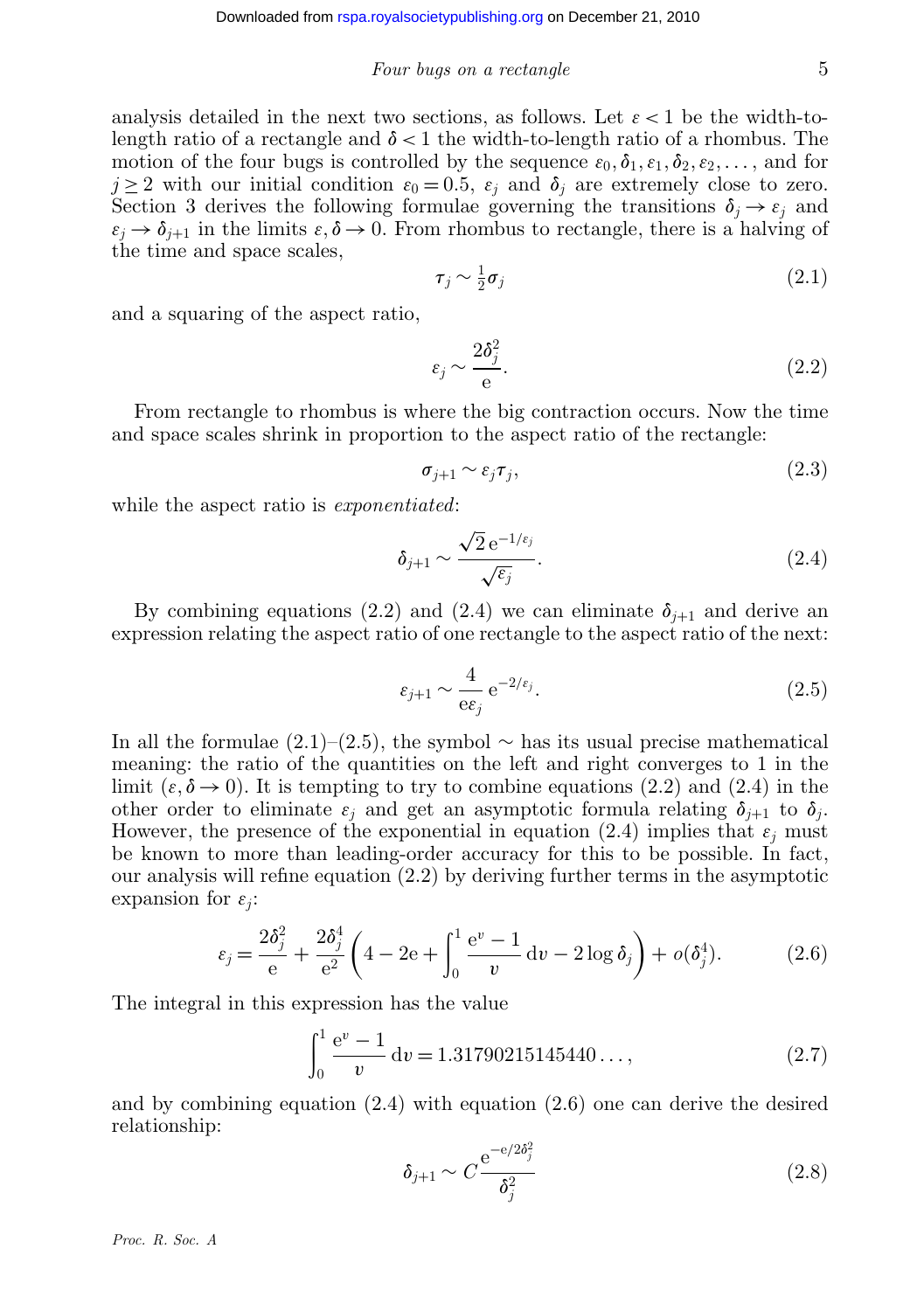with

$$
C = \exp\left(\frac{5}{2} - e + \frac{1}{2}\int_0^1 \frac{e^v - 1}{v} dv\right) \approx 1.55374671137565. \tag{2.9}
$$

#### **3. Differential equations and rescaled time**

We begin the analysis by formulating a system of ODEs describing the motion of the four bugs. At any time, the bugs lie at the vertices of a parallelogram. Denoting their positions in the  $\xi-\eta$  plane purely for notational convenience by complex variables  $z_1$ ,  $z_2$ ,  $z_3 = -z_1$ , and  $z_4 = -z_2$  with  $z = \xi + i\eta$ , we have the equations

$$
\frac{dz_1}{dt} = \frac{z_2 - z_1}{|z_2 - z_1|} \quad \text{and} \quad \frac{dz_2}{dt} = \frac{-z_2 - z_1}{|z_2 + z_1|}.
$$
 (3.1)

We set

$$
\ell_1 e^{i\phi} = z_2 - z_1
$$
 and  $\ell_2 e^{i(\phi - \theta)} = z_1 + z_2,$  (3.2)

so that  $\ell_1 \geq 0$  and  $\ell_2 \geq 0$  are the lengths of the sides of the parallelogram, while  $\phi$ and  $\theta$  are the angle of orientation and the internal angle, as sketched in [figure 4.](#page-7-0)

Substituting equation  $(3.1)$  into equation  $(3.2)$  gives, after some manipulation, an equivalent system of ODEs in the variables  $\ell_1, \ell_2, \phi, \theta$ :

$$
\frac{d\ell_1}{dt} = -1 - \cos\theta, \quad \frac{d\ell_2}{dt} = -1 + \cos\theta \tag{3.3}
$$

and

$$
\frac{d\theta}{dt} = \left(\frac{1}{\ell_1} - \frac{1}{\ell_2}\right) \sin \theta, \quad \frac{d\phi}{dt} = \frac{\sin \theta}{\ell_1}.
$$
\n(3.4)

We note that the orientation  $\phi$  plays no role in the evolution of the other variables. Thus, following the schematic approach of [figure 3,](#page-4-0) we shall not consider  $\phi$  further.

One conclusion comes immediately from equation (3.3). Since  $d\ell_1/dt$  +  $d\ell_2/dt = -2$ , the perimeter  $2(\ell_1 + \ell_2)$  of the parallelogram reduces at the constant rate 4. With initial side lengths 2 and 1 at  $t = -3/2$ , the figure shrinks to a collision at  $t = 0$ , as stated in §1.

We now take one further step, taking advantage of scale invariance, to reduce the problem from three dependent variables to two. Let the configuration variables be rescaled as

$$
s = \frac{\ell_1 - \ell_2}{\ell_1 + \ell_2} \quad \text{and} \quad x = \cos \theta,
$$

and let time be rescaled logarithmically,

$$
\tilde{t} = -\log(-2t).
$$

Our problem now is to track the evolution of *s* and *x* as  $t\rightarrow\infty$ . Equations (3.3) and (3.4) become

$$
\frac{\mathrm{d}x}{\mathrm{d}\tilde{t}} = \frac{2s(1-x^2)}{1-s^2} \quad \text{and} \quad \frac{\mathrm{d}s}{\mathrm{d}\tilde{t}} = s-x. \tag{3.5}
$$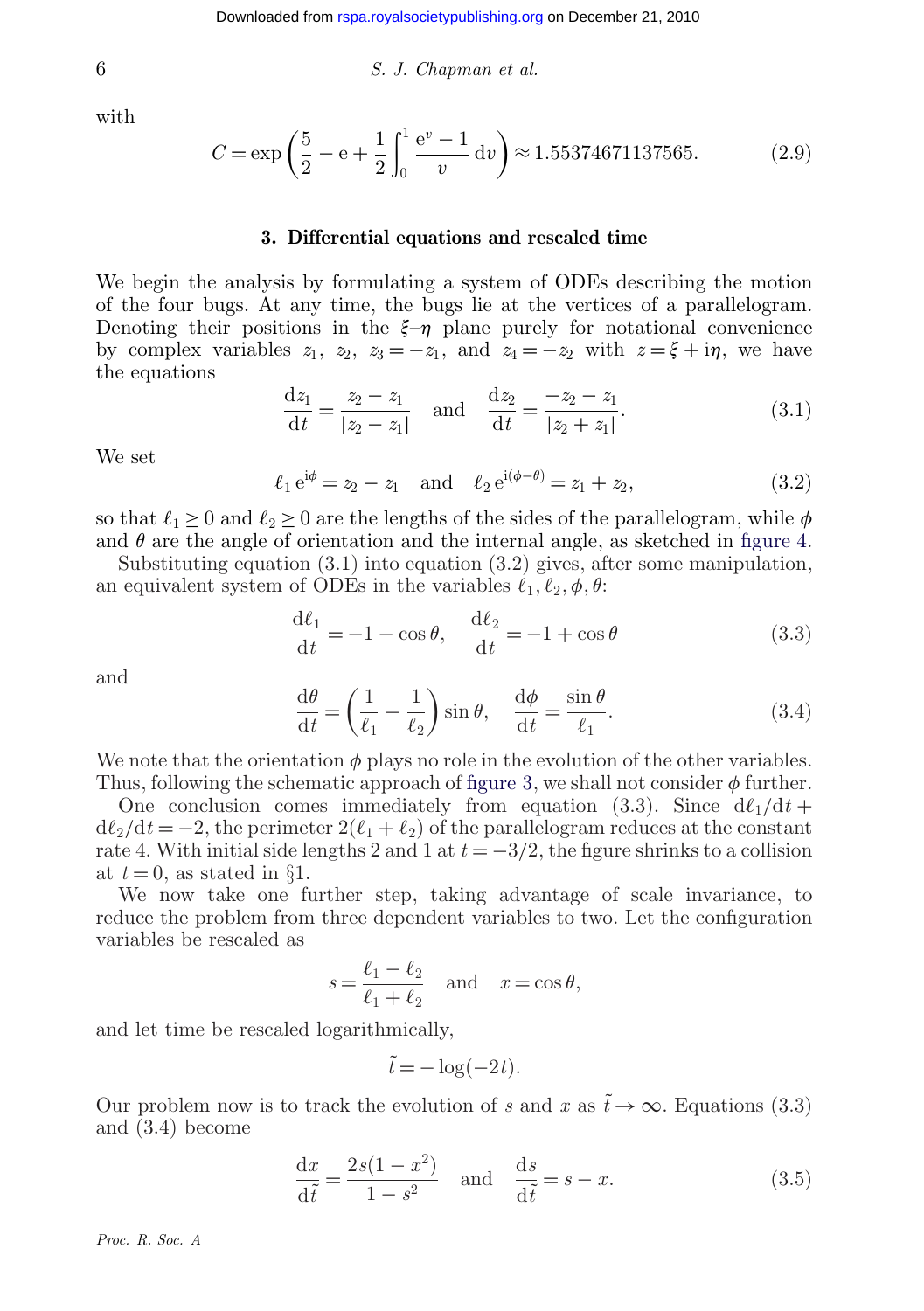<span id="page-7-0"></span>

Figure 4. Sketch of the four bugs at the vertices of a parallelogram showing the variables  $\ell_1, \ell_2, \phi, \theta$ . The differential equations ultimately analysed are formulated in the non-dimensionalized variables  $x = \cos \theta$  and  $s = (\ell_1 - \ell_2)/(\ell_1 + \ell_2)$  as well as the rescaled time  $\tilde{t} = -\log(-2t)$ .

Each of *s* and *x* oscillates between (almost)  $\pm 1$  as  $\tilde{t} \to \infty$ , getting ever closer to these limits with each cycle. When  $x = 0$ , the bugs lie at the corners of a rectangle with aspect ratio

$$
\varepsilon = \frac{1 - |s|}{1 + |s|}. \tag{3.6}
$$

When  $s = 0$ , the configuration is a rhombus with aspect ratio

$$
\delta = \tan\left(\frac{\cos^{-1}|x|}{2}\right). \tag{3.7}
$$

#### **4. Asymptotic analysis**

The next six pages summarize, rather tersely, our asymptotic analysis. After that we return to a discussion of other aspects of the problem.

Asymptotically, the motion proceeds as a repetition of three stages. In stage 1 an almost flat parallelogram with interior angle close to 0 flips to an almost flat parallelogram with interior angle close to  $\pi$  (passing through a rectangle on the way). In stage 2 the ends approach each other so that the parallelogram shortens. In stage 3 the ends get so close that the parallelogram changes from being long and thin to short and fat (passing through a rhombus on the way). These stages are illustrated in [figure 5.](#page-8-0)

## (*a*) *Rectangle to rhombus*

We begin with the long thin rectangle  $x(0) = 0$ ,  $s(0) = -1 + p$ ,  $p \ll 1$ . We wish to find the value of x when  $s = 0$ .

*Stage 1*: During this stage the rectangle flattens (so that *x* changes from 0 to being close to  $-1$ , corresponding to the interior angle  $\theta$  expanding from  $\pi/2$ to close to  $\pi$ ), while remaining long and thin (that is, *s* will stay close to  $-1$ , corresponding to  $l_1 \ll l_2$ ).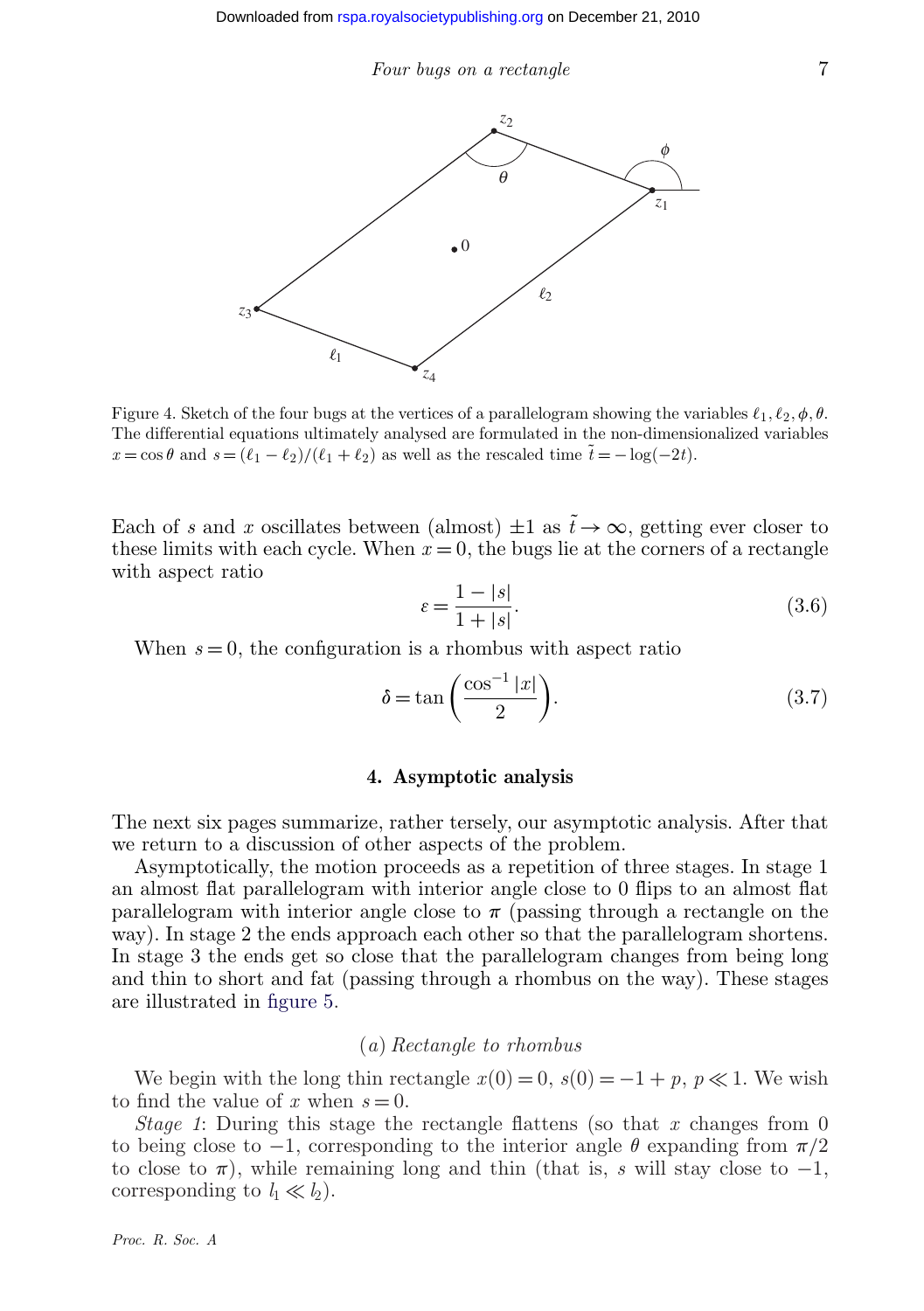<span id="page-8-0"></span>

Figure 5. Schematic of the asymptotic stages of the dance. In stage 1, an almost flat parallelogram with interior angle close to 0 flips to an almost flat parallelogram with interior angle close to  $\pi$ (passing through a rectangle on the way). In stage 2, the ends approach each other so that the parallelogram shortens. In stage 3 the ends get so close that the parallelogram changes from being long and thin to short and fat (passing through a rhombus on the way).

Writing  $s = -1 + pu$ ,  $\tilde{t} = p\tau$  gives

$$
\frac{dx}{d\tau} = -\frac{(1-x^2)}{u} + \frac{p(1-x^2)}{2} + \cdots \quad \text{and} \quad \frac{du}{d\tau} = -(1+x) + pu. \tag{4.1}
$$

Expanding  $x = x_0 + px_1 + \cdots$ ,  $u = u_0 + pu_1 + \cdots$ , we find at leading order

$$
\frac{1}{1-x_0}\frac{\mathrm{d}x_0}{\mathrm{d}\tau} = \frac{1}{u_0}\frac{\mathrm{d}u_0}{\mathrm{d}\tau},
$$

so that  $u_0(1-x_0) = \text{const.} = 1$  by the initial condition. Then,

$$
\frac{du_0}{d\tau} = -2 + \frac{1}{u_0},
$$
\n(4.2)

with solution

$$
u_0 + \frac{1}{2}\log\left(u_0 - \frac{1}{2}\right) = -2\tau + 1 - \frac{\log 2}{2}.
$$

As  $\tau \to \infty$ ,

$$
u_0 \sim \frac{1}{2} (1 + e^{1-4\tau})
$$
 and  $x_0 \sim -1 + 2e^{1-4\tau}$ . (4.3)

To capture fully the asymptotic behaviour (2.4) we need the next term in the expansion also. After some manipulation, it can be shown that

$$
u_1 = \frac{e^{-2u_0 - 4\tau}}{u_0} \int_0^{\tau} e^{2u_0 + 4\tau} \left(\tau + \frac{u_0}{2} - \frac{1}{2} + u_0^2\right) d\tau,
$$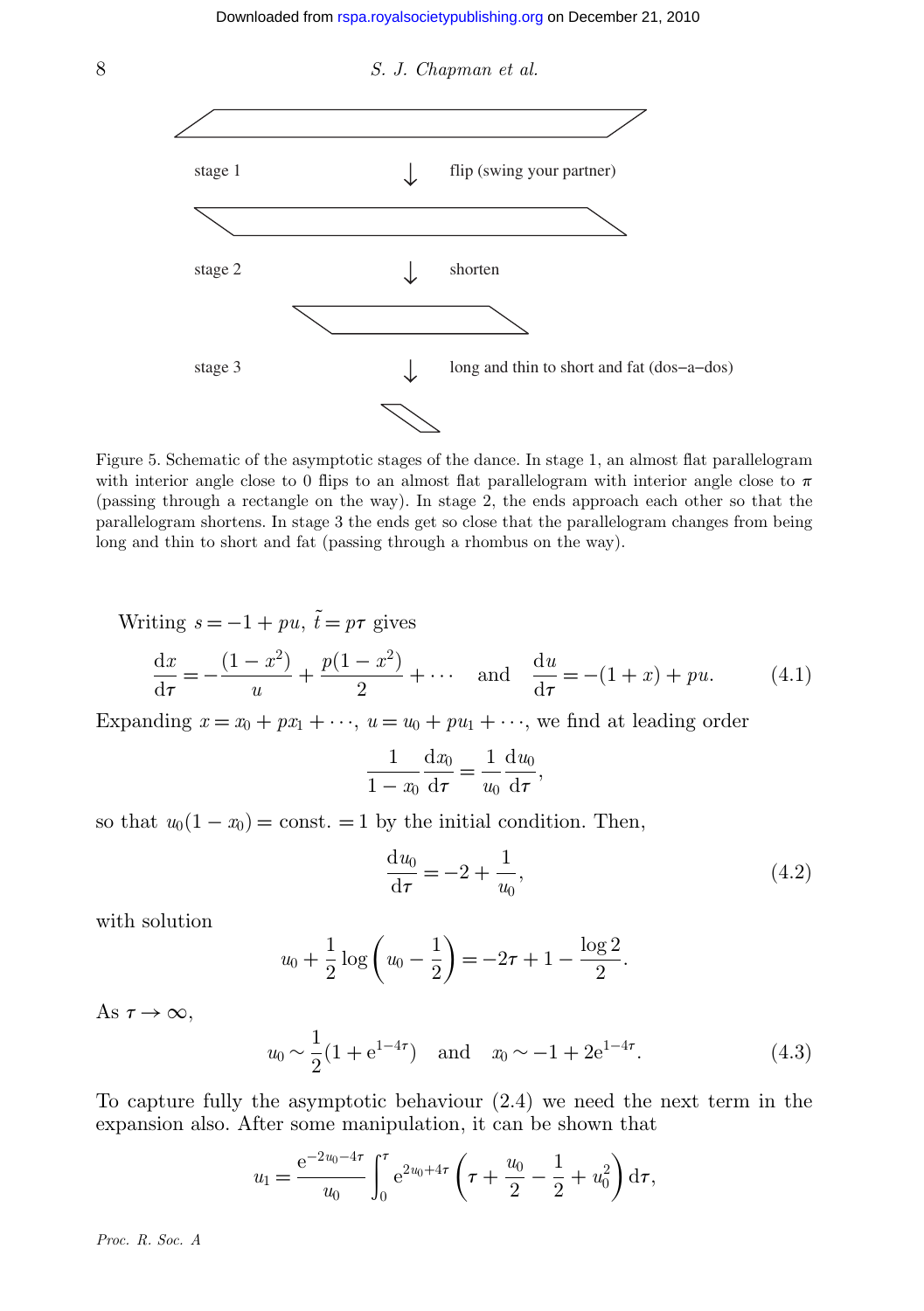so that as  $\tau \to \infty$ ,

$$
u_1 \sim \frac{\tau}{2} - \frac{1}{8}.\tag{4.4}
$$

This expansion ceases to be asymptotic when  $e^{-4\tau} = O(p)$ , i.e.  $\tau = (1/4) \log 1/p$ . At this point, *x* has become close to 1, but *s* is still close to  $-1$ .

*Stage 2*: During this stage, the parallelogram shortens while remaining thin. During the whole of stage 2, the four bugs are almost collinear, so that *x* and *s* are both close to −1. As the parallelogram shortens, its interior angle gets closer and closer to  $\pi$ , as bug 4 tucks in behind bug 1 and bug 2 tucks in behind bug 3 [\(figure 2\)](#page-3-0).

Most of stage 2 occurs on a long time scale, but in order to obtain the initial conditions for the evolution, we need to consider first a short timescale that will enable us to match with the solution in stage 1.

We rescale by setting  $s = -1 + pu$ ,  $x = -1 + py$ ,  $\tau = (1/4) \log 1/p + \hat{\tau}$ . Then,

$$
y_{\hat{\tau}} = -\frac{2y}{u} + p\left(y + \frac{y^2}{u}\right) + \cdots
$$
 and  $u_{\hat{\tau}} = p(u - y)$ .

Here, *u* is slowly increasing while *y* is rapidly decreasing. Expanding  $y \sim y_0 +$  $py_1 + \cdots$ ,  $u \sim u_0 + pu_1 + \cdots$  gives, at leading order,

$$
u_0 = \frac{1}{2} \quad \text{and} \quad y_0 = C e^{-4\hat{\tau}}.
$$
 (4.5)

.

Matching with equation  $(4.3)$  gives  $C = 2e$ . At next order

$$
\frac{\mathrm{d}u_1}{\mathrm{d}\hat{\tau}} = \frac{1}{2} - 2e^{1-4\hat{\tau}}
$$

Thus,

$$
u_1 = \frac{\hat{\tau}}{2} + \frac{1}{2} e^{1 - 4\hat{\tau}} + D.
$$
 (4.6)

Matching with equation (4.4) gives

$$
D = -\frac{1}{8} + \frac{1}{8} \log \frac{1}{p}.
$$

Let us now switch to the long time scale  $\hat{\tau} = \hat{t}/p$ . By this time *y* is exponentially small, so that  $y \ll u$  and, to all orders in p,

$$
\frac{\mathrm{d}u}{\mathrm{d}\hat{t}} = u,
$$
  

$$
u = v e^{\hat{t}}.
$$
 (4.7)

so that

Matching with equations (4.5) and (4.6) gives

$$
\nu \sim \frac{1}{2} + pD = \frac{1}{2} + p\left(-\frac{1}{8} + \frac{1}{8}\log\frac{1}{p}\right).
$$

Then,

$$
\frac{1}{y}\frac{dy}{d\hat{t}} \sim -\frac{2e^{-\hat{t}}}{\nu p} + 1 \sim -\frac{4e^{-\hat{t}}}{p} - (1 + \log p)e^{-\hat{t}} + 1,
$$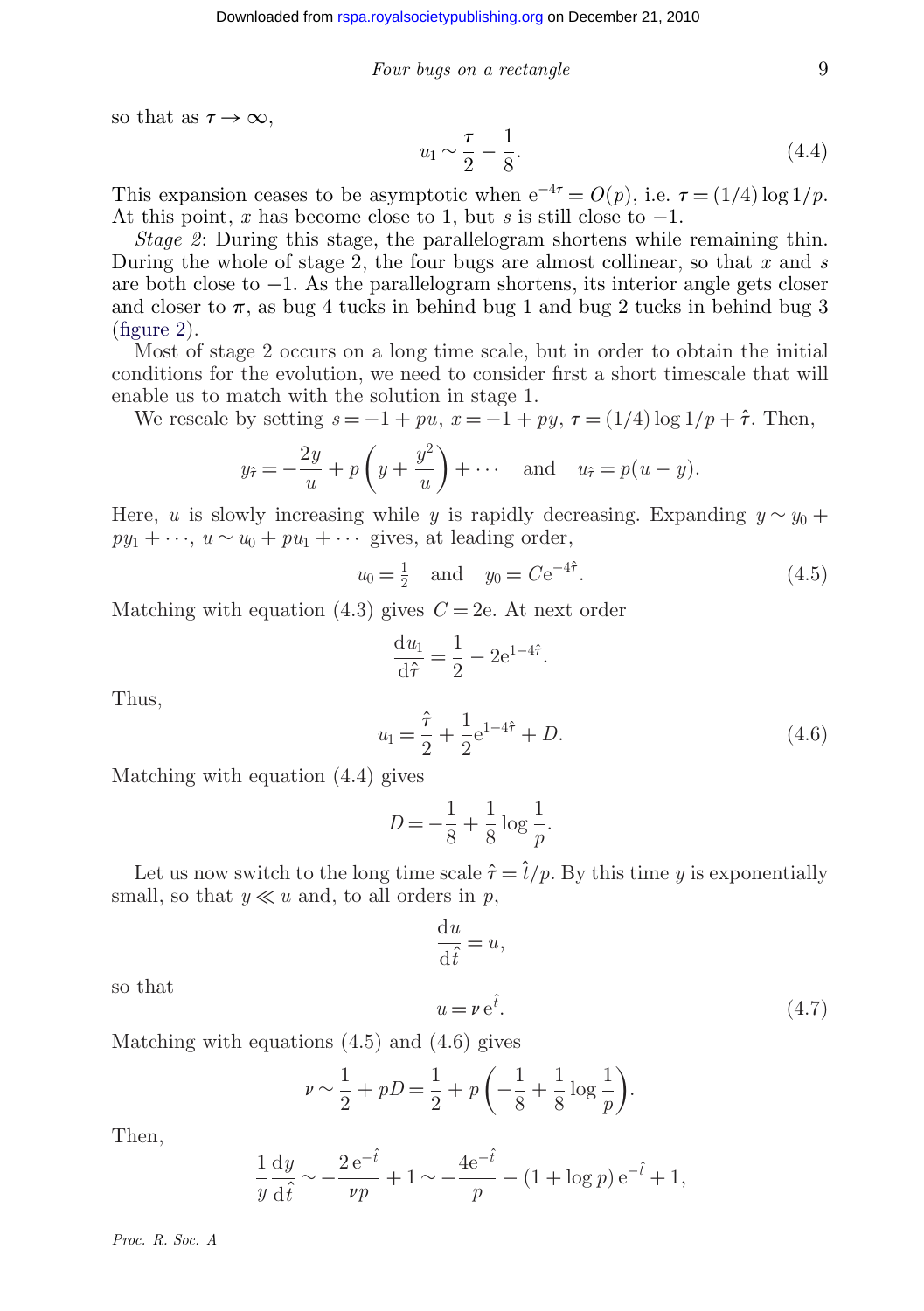$$
S. J. Chapman et al.
$$

so that

$$
y \sim B e^{\hat{t}} \exp\left(\frac{4 e^{-\hat{t}}}{p} + (1 + \log p) e^{-\hat{t}}\right).
$$

Here, it is crucial to have *u* correct to  $O(p)$  to get the leading-order behaviour of *y*. Matching with equation (4.5) gives

$$
B = \frac{2 e^{-4/p}}{p}.
$$

Hence,

$$
y \sim \frac{2 e^{-4/p}}{p} e^{\hat{t}} \exp\left(\frac{4 e^{-\hat{t}}}{p} + (1 + \log p) e^{-\hat{t}}\right).
$$
 (4.8)

This expansion is valid until  $\hat{t} = \log 1/p$ , at which point  $u_0 = O(1/p)$ .

*Stage 3*: During this stage, the parallelogram finally shortens enough that instead of being long and thin (corresponding to  $s \approx -1$ ,  $l_1 \ll l_2$ ) it becomes short and fat (corresponding to  $s \approx 1$ ,  $l_2 \ll l_1$ ). During this stage, it passes through the rhombus (corresponding to  $s = 0$ ,  $l_1 = l_2$ ).

Set  $\hat{t} = \log 1/p + \overline{t}$ . By this time,

$$
y \sim \frac{2 e^{-4/p}}{p^2} e^{\bar{t}} \exp(4 e^{-\bar{t}}).
$$

Now set  $x = -1 + \kappa y$  with  $\kappa = 2 e^{-4/p}/p^2$ . Then,

$$
\frac{dy}{d\bar{t}} = \frac{4sy}{1-s^2} + \cdots \quad \text{and} \quad \frac{ds}{d\bar{t}} = s + 1 - \kappa y.
$$

Hence, expanding  $s \sim s_0 + \kappa s_1 + \cdots$ ,  $y \sim y_0 + \kappa y_1 + \cdots$ , at leading order

$$
s_0 = -1 + a e^{\bar{t}}
$$
 and  $y_0 = \frac{\mu e^{2e^{-\bar{t}/a}}}{2e^{-\bar{t}} - a}$ .

Matching with equations (4.7) and (4.8) gives  $a = 1/2$ ,  $\mu = 2$ . We finally reach the rhombus when  $s_0 = 0$ , which occurs for  $\bar{t} = \log 2$ , at which point  $y_0 = 4 e^2$ . Thus, if  $x = -1 + k$  when  $s = 0$ , then

$$
k \sim \frac{8e^2 e^{-4/p}}{p}.\tag{4.9}
$$

#### (*b*) *Rhombus to rectangle*

The rhombus lies in the middle of stage 3, as the parallelogram switches from being long and thin to short and fat. We can see from [figure 5](#page-8-0) that after stage 3 we return to stage 1, but with *l*<sup>1</sup> and *l*<sup>2</sup> swapped. It is convenient to swap the labels of  $l_1$  and  $l_2$  now (while the configuration is a rhombus so that the labelling makes no difference) so that when we emerge from stage 3 to stage 1 the notation will correspond to that of §3. This switch of labels corresponds to replacing  $\theta$ by  $\pi - \theta$ , so we must replace *x* with  $-x$ . Thus, we continue in stage 3 with the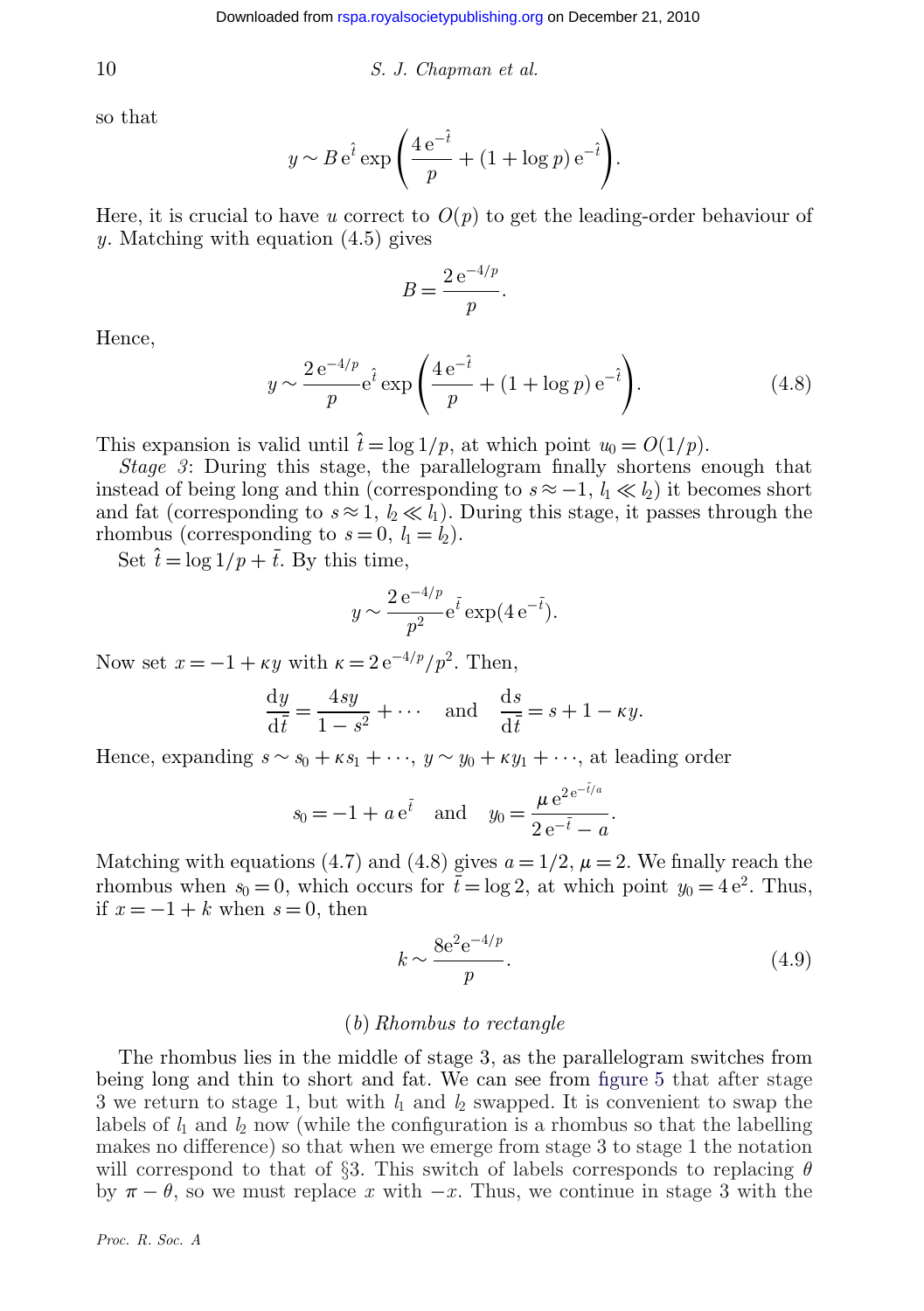rhombus  $x(0) = 1 - k$ ,  $s(0) = 0$ ,  $k \ll 1$ , where we have reset time to zero. We wish to find the value of *s* when  $x = 0$ . Setting  $x = 1 - ky$  as in stage 3 above gives

$$
-\frac{dy}{d\tilde{t}} = \frac{4sy}{1-s^2} + \cdots, \quad \frac{ds}{d\tilde{t}} = s - 1 + ky
$$

and

$$
y(0) = 1, \quad s(0) = 0.
$$

Expanding  $s \sim s_0 + ks_1 + \cdots$ ,  $y \sim y_0 + ky_1 + \cdots$ , gives, at leading order,

$$
s_0 = 1 - e^{\tilde{t}}
$$
 and  $y_0 = \frac{e^{-2} e^{2e^{-\tilde{t}}}}{2e^{-\tilde{t}} - 1}$ . (4.10)

The expansion breaks down as  $\tilde{t} \to t_* = \log 2$ , when  $s \sim -1 - 2(\tilde{t} - t_*)$ ,  $y \sim$  $-e^{-1}/(\tilde{t}-t_*)$ . To capture the asymptotics fully we need the next-order correction terms. At the next order, we find

$$
\frac{ds_1}{d\tilde{t}} = s_1 + y_0 = s_1 + \frac{e^{-2} e^{2e^{-\tilde{t}}}}{2e^{-\tilde{t}} - 1}
$$

and

$$
\frac{dy_1}{d\tilde{t}} + \frac{4s_0y_1}{1 - s_0^2} = \frac{dy_1}{d\tilde{t}} - \frac{y_1}{y_0} \frac{dy_0}{d\tilde{t}} = -\frac{4(1 + s_0^2)s_1y_0}{(1 - s_0^2)^2} + \frac{2s_0y_0^2}{1 - s_0^2}.
$$

Hence

$$
s_1 = e^{\tilde{t}} \int_0^{\tilde{t}} \frac{e^{-2} e^{-t'} e^{2e^{-t'}}}{2 e^{-t'} - 1} dt' = \frac{e^{\tilde{t}-1}}{2} \int_{2e^{-\tilde{t}} - 1}^1 \frac{e^v}{v} dv
$$

and

$$
y_1 = y_0 \int_0^{\tilde{t}} -\frac{4(1+s_0^2)s_1}{(1-s_0^2)^2} + \frac{2s_0y_0}{1-s_0^2} dt.
$$

As  $\tilde{t} \to t_*$ ,

$$
s_1 \sim e^{-1} K - e^{-1} \log(t_* - \tilde{t})
$$
\n(4.11)

and

$$
y_1 \sim e^{-2} \left( \frac{-K + \log(t_* - \tilde{t})}{2(\tilde{t} - t_*)^2} + \frac{-2K - 5 + 2e + 2\log(t_* - \tilde{t})}{4(\tilde{t} - t_*)} \right), \tag{4.12}
$$

where

$$
K = \int_0^1 \frac{e^v - 1}{v} dv.
$$
 (4.13)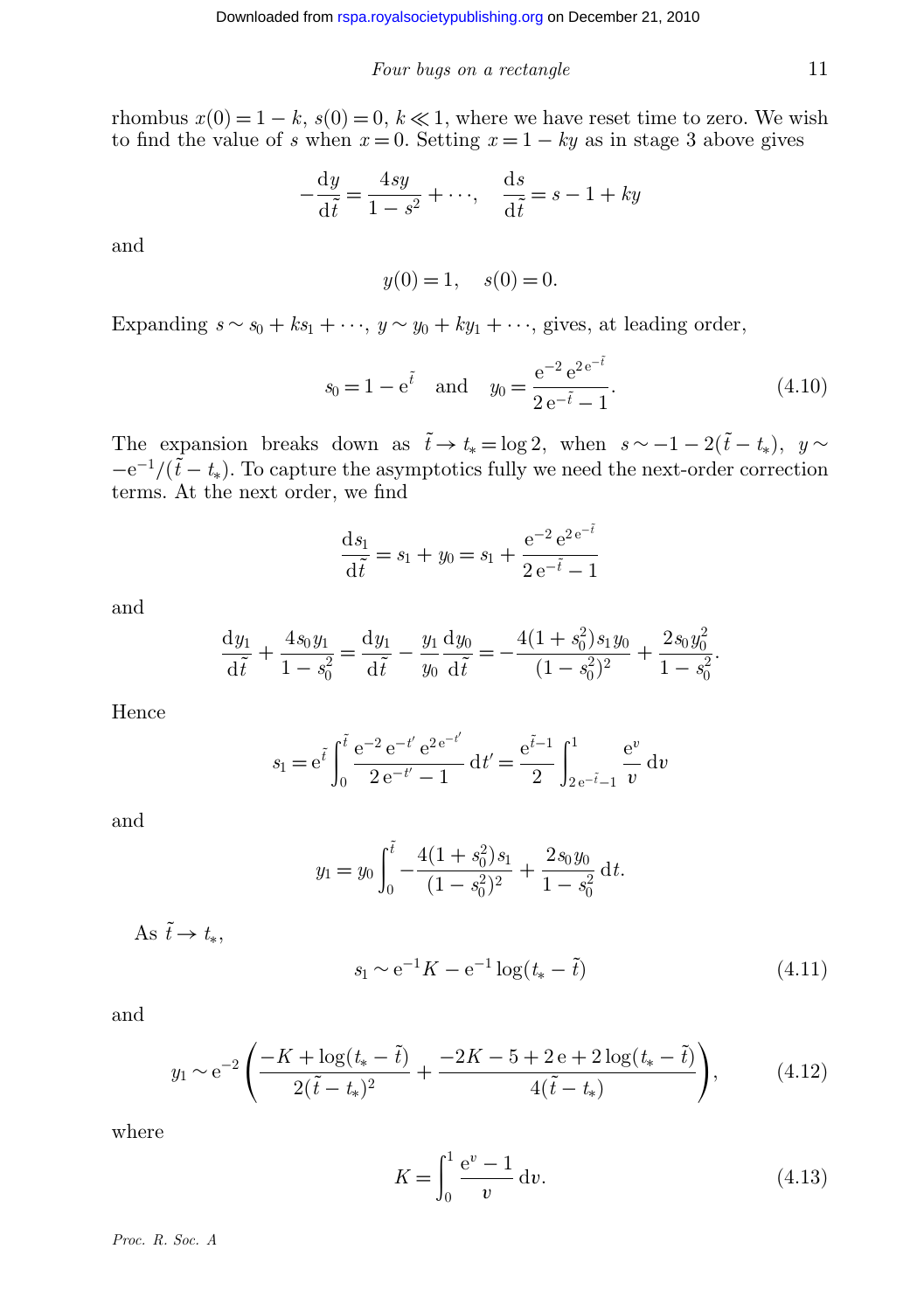*Stage 1*: We have now emerged from stage 3 and returned to stage 1. Thus, we rescale  $s = -1 + k\omega$ ,  $\tilde{t} = t_* + k\tau$ . A similar expansion holds to that in §3. This time, instead of initial conditions, we have the matching condition

$$
x \sim 1 + \frac{e^{-1}}{\tau}
$$
,  $u \sim -2\tau$ , as  $\tau \to -\infty$ .

Expanding  $x = x_0 + kx_1 + \cdots$ ,  $u = u_0 + ku_1 + \cdots$ , we find

$$
u_0(1 - x_0) = 2 e^{-1}
$$
\n(4.14)

and

$$
u_0 + e^{-1} \log(u_0 - e^{-1}) = -2\tau + d,\tag{4.15}
$$

for some constant *d*. As  $\tau \to -\infty$ ,

$$
u_0 \sim -2\tau + d - e^{-1} \log(-2\tau).
$$

From equations (4.10) and (4.11), as  $\tilde{t} \to t^*$ ,

$$
s_0 + ks_1 \sim -1 - 2k\tau + k e^{-1} K - k e^{-1} \log(-k\tau).
$$

Matching gives

$$
d = e^{-1} (\log 2 + K - \log k).
$$

At the next order, we find

$$
x_1 = -\frac{c_1}{u_0} - \frac{2(\tau + u_0/2)}{eu_0} + \frac{2u_1}{eu_0^2}
$$
\n(4.16)

and

$$
u_1 = \frac{e^{-eu_0 - 2e\tau}}{u_0} \int^{\tau} e^{eu_0 + 2e\tau} (2 e^{-1} \tau + e^{-1} u_0 + c_1 + u_0^2) d\tau.
$$
 (4.17)

As  $\tau \to -\infty$ ,

$$
u_1 \sim -\tau^2 - e^{-1}\tau \log(-\tau) + e^{-1}\left(\frac{3}{2} + K - \log k\right)\tau, \tag{4.18}
$$

$$
x_1 \sim -\frac{1}{2e} + \frac{1}{4e^2\tau} (3 + 2e^2c_1 + 2K - 2\log(-k\tau)).
$$
 (4.19)

Matching equation (4.19) with equation (4.12) gives

$$
2K + 5 - 2e - 2\log k = 3 + 2e^{2}c_{1} + 2K - 2\log k,
$$

i.e.  $c_1 = e^{-2} - e^{-1}$ . We find that when  $x = 0$ ,

$$
\tau \sim \frac{1}{2e} (\log 2 + K - \log k - 1),
$$
  

$$
s \sim -1 + \frac{2k}{e} + \frac{k^2}{e^2} (2 - e + \log 2 + K - \log k).
$$

Thus, if we set  $s = -1 + p$  when  $x = 0$ , then

$$
p \sim \frac{2k}{e} + \frac{k^2}{e^2} (2 - e + \log 2 + K - \log k). \tag{4.20}
$$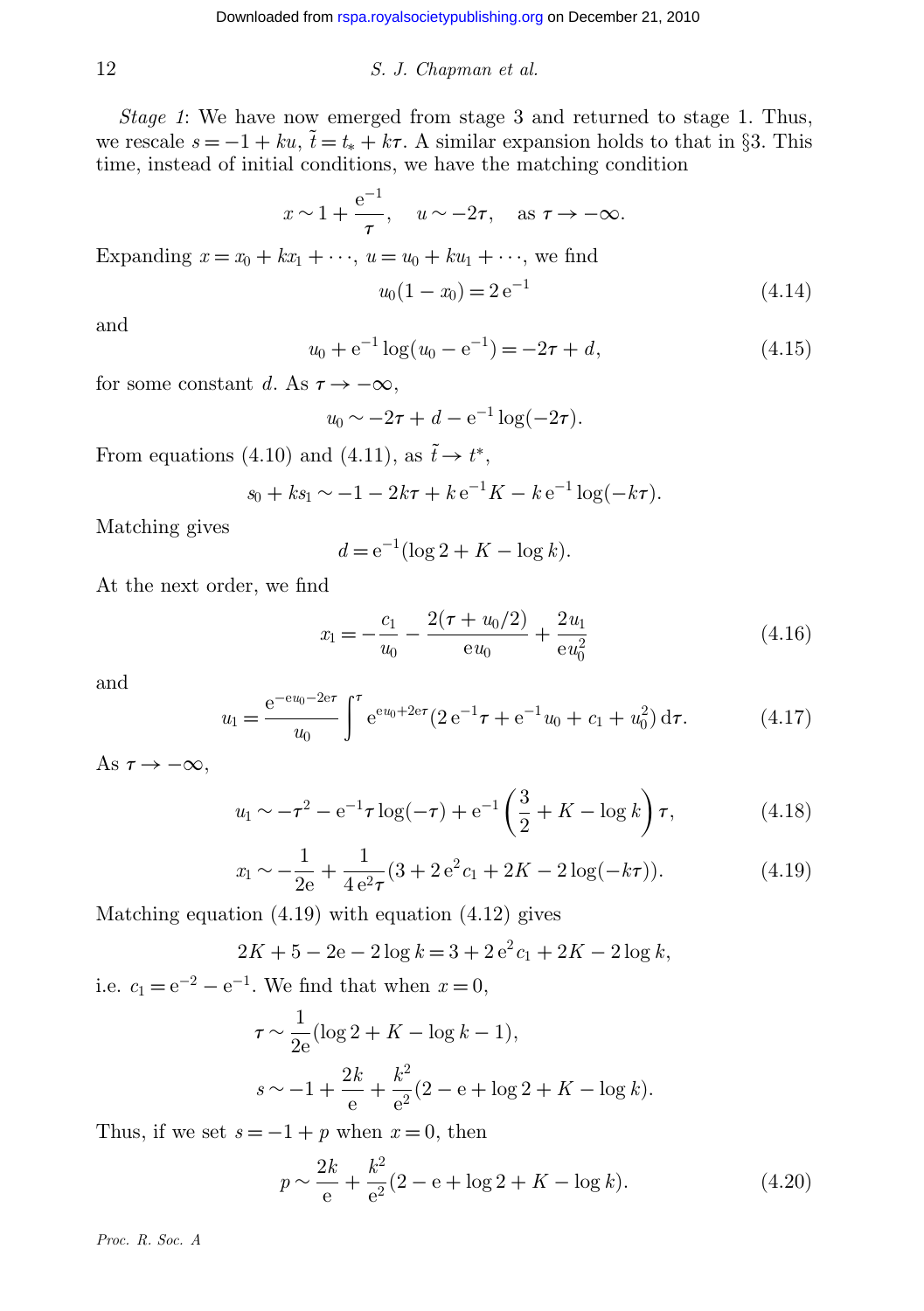Equations (4.9) and (4.20) now allow us to iterate from  $k_j \to p_j \to k_{j+1}$ . Note that in such an iteration, the  $O(k^2)$  terms in equation (4.20) are needed to get the correct leading-order behaviour in equation (4.9).

To translate from k and p to  $\delta$  and  $\varepsilon$  we recall that for the rectangle, when  $l_2 \ll l_1$ ,

$$
s = \frac{l_1 - l_2}{l_1 + l_2} = \frac{1 - \varepsilon}{1 + \varepsilon},
$$

while for the rhombus with  $\theta \ll 1$ ,  $\delta = \tan \theta/2$ , so that

$$
x = \cos \theta = \frac{1 - \delta^2}{1 + \delta^2}.
$$

Thus,

$$
p = \frac{2\epsilon}{1 + \epsilon}, \quad k = \frac{2\delta^2}{1 + \delta^2}.
$$
\n(4.21)

Using equation  $(4.21)$  in equations  $(4.20)$  and  $(4.9)$  leads to equations  $(2.4)$  and (2.6). Finally, we determine the time taken for the transitions from rectangle to rhombus and vice versa. For the rectangle to rhombus transition, the majority of the time is spent in stages 2 and 3, and the transition time from  $x = 0$  to  $s = 0$ is log 2/*p* + *O*(*p* log *p*). Translating back to unstretched time, this gives  $\sigma_{j+1}$  ∼  $p_j \tau_j / 2 \sim \epsilon_j \tau_j$ , which is equation (2.3). For the rhombus to rectangle transition, the majority of the time is spent in stage 3, and the transition time from  $s = 0$ to  $x = 0$  is  $t_* = \log 2 + O(k)$ . Translating back to unstretched time, this gives  $\tau_j \sim \sigma_j/2$ , which is equation (2.1).

#### **5. Discussion**

For the history of pursuit problems, a very readable reference is Nahin's recent book *Chases and Escapes* [\(Nahin 2007\)](#page-16-0). Such problems apparently originated with the French mathematician, astronomer and marine scientist Pierre Bouguer, who published a paper in 1735 on the problem of a pirate ship chasing a merchant vessel. Thus, the fundamental paradox underlying the present paper is nearly three centuries old: if A chases B with both moving at the same speed, then, in general, A will be swung around by B but will never catch it.

Problems of *cyclic* pursuit, with each particle chasing the next, seem to have originated with three bugs (or dogs) on a regular triangle in a Cambridge University tripos exam of 1871, and in published form in a paper 6 years later by Edouard Lucas. The generalization to a regular *n*-gon became familiar in the 1950s through publications by, among others, H. Steinhaus, L. A. Graham, J. C. Clapham and M. Gardner as mentioned before. Deviations from regular polygons appeared with Frank Morley as published in a textbook of Harry Bateman in 1918. A key paper on this problem was published by [Klamkin & Newman](#page-16-0) [\(1971\).](#page-16-0) These authors found that like our parallelograms, irregular triangles quickly degenerate to nearly one dimension and undergo an infinite sequence of interactions on smaller and smaller scales until finally all three particles collide together simultaneously. (Having understood [figure 5,](#page-8-0) the reader will find it easy to work out the analogous moves for triangles.) The parallelogram and triangle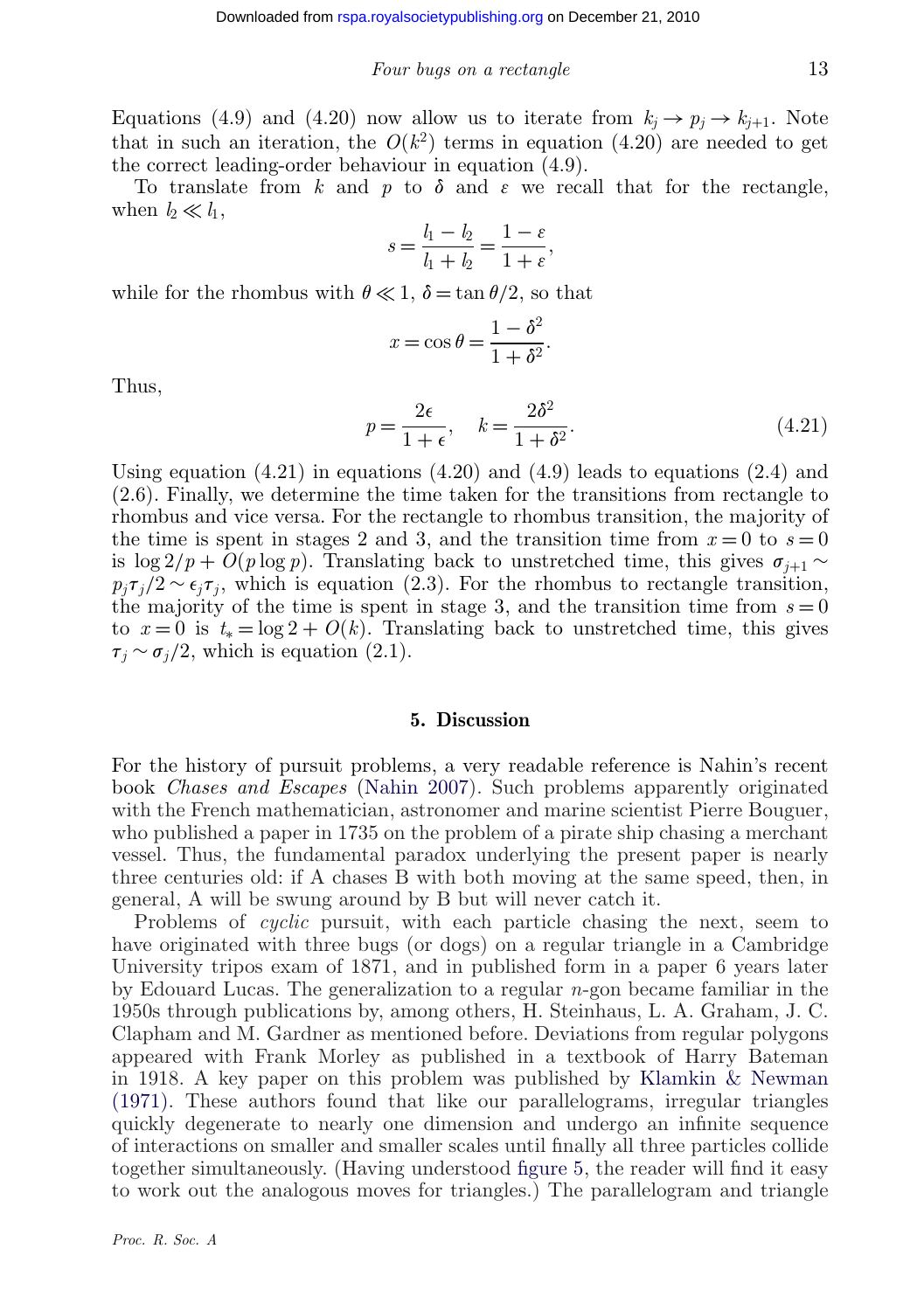problems are of similar complexity: in each case, the shape at each time is determined by two parameters, and a single parameter is enough to describe the cyclically recurring extreme shapes (rhombus and rectangle; thin and fat isosceles triangles). The key contribution of the present paper when compared with Klamkin and Newman is an explicit description of the orbits with asymptotic analysis to make them quantitative.

Numerical simulations began years ago; we note in particular a paper by [Behroozi & Gagnon \(1975\).](#page-16-0) A more recent paper of interest is by [Richardson](#page-16-0) [\(2001\).](#page-16-0) But the four-bug problem beautifully illustrates that not everything can be done by numerical simulation.

The extraordinarily large numbers we have encountered defy one's intuition. For example, consider the formula

$$
10^{10^{428000000}} = e^{10^{428000000}}.
$$
 (false!) (5.1)

.

Of course, this equation is not mathematically valid; a correct formula would be

$$
10^{10^{428000000}} = e^{10^{428000000 + \log \log 10 / \log 10}} = e^{10^{428000000.36...}}
$$

Yet, if 428000000 represents a number known only to three digits of accuracy, then the two sides of formula (5.1) are the same after all. Further down the stack, the choice of exponents makes even less difference, so for example, the mathematically erroneous equation

$$
10^{10^{10^{10^{10^{10^{28000000}}}}} = e^{e^{e^{10^{428000000}}}}, \quad \text{(false!)}
$$
\n(5.2)

in which the two sides differ by a quantity that is unimaginably large, is again quite valid if you only know three digits of the top exponent.

Another mathematically invalid equation that is nevertheless almost incomprehensibly close to correct for these giant numbers is

$$
(10^{10^{428000000}})^{2} = 10^{10^{428000000}}.
$$
 (false!) (5.3)

(Strictly speaking the exponent on the right should be 10 raised to a power that matches 428000000.00 *...* in the first 428000000 digits after the decimal point.) In general, if *B* is a very large number represented by a stack of exponentials as in equation (5.2), then to very good approximation

$$
B^2 = B \quad \text{and} \quad 2^B > B,\tag{5.4}
$$

the latter equation reflecting the fact that although the numbers appearing in the lower reaches of a stack of exponentials do not make much difference, the height of the stack always matters. It is interesting to note the similarity of equation (5.4) with the equations

$$
\infty^2 = \infty \quad \text{and} \quad 2^{\infty} > \infty,\tag{5.5}
$$

which serve as shorthand for two of the discoveries of Georg Cantor (1845–1918) that shocked his contemporaries but soon became a standard and indispensable part of mathematics. Cantor proved that some sets that one might expect to differ in size have in fact the same cardinality as defined by one-to-one correspondence: thus ' $\infty^2 = \infty$ ' reflects the fact that, for example, the numbers of points on a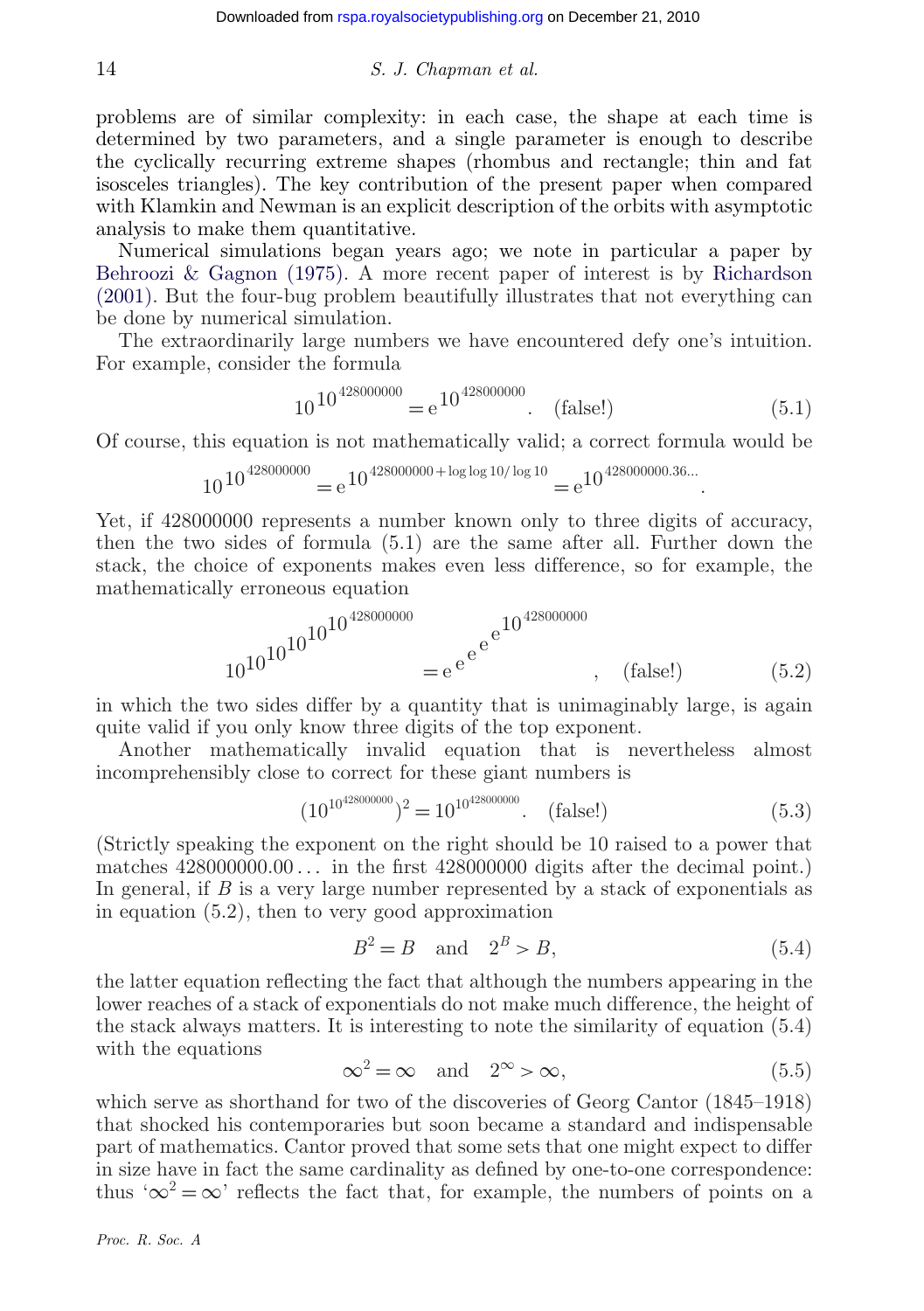line and in a plane are equal. Other infinite sets, however, are truly different in cardinality, and in particular, the set of subsets of an infinite set *S* is always larger than *S* itself: ' $2^{\infty} > \infty$ '. Comparing equations (5.4) and (5.5), we see that the kinds of numbers arising in the analysis of the four-bug problem are so large that, to good approximation, they have some of the same properties as infinity.

There is a literature on stacks of exponentials going back at least to Hardy and Littlewood, and one of the contributions is a double-arrow notation due to [Knuth \(1976\).](#page-16-0) An example makes the definition clear:

<sup>10</sup>↑↑<sup>7</sup> <sup>=</sup> <sup>10</sup>10<sup>10</sup>1010<sup>10</sup><sup>10</sup> <sup>≈</sup> <sup>10</sup>10101010428000000 . (5.6)

(It is a safe bet that the reader has never seen the ' $\approx$ ' symbol used to connect two quantities that differ more vastly than these.) Thus, the scale of the four-bug configuration shrinks by factors of about

$$
10\uparrow\uparrow7, 10\uparrow\uparrow11, 10\uparrow\uparrow15, \ldots \tag{5.7}
$$

after 3, 4, 5, *...* rotations. Knuth's numbers are integers, but a related development for real numbers arises in computer science. The standard method for computing with real numbers is floating point arithmetic, in which a fraction and an exponent are each represented by binary numbers, leading to a system of numbers mimicking scientific notation with about 16 digits of relative accuracy and magnitudes roughly from  $10^{-308}$  to  $10^{308}$  [\(Overton 2001\)](#page-16-0). Since the 1980s, a different representation known as *level-index arithmetic* has been advocated by Clenshaw and Olver and others [\(Clenshaw & Olver 1984\)](#page-16-0). Here, every number is represented by a stack such as



where the *level* is the number of exponentiations in the stack and the *index* is the top exponent, which lies in  $[0, 1)$ . Thus, in standard level index notation, the four-bug scale after 3, 4, 5, *...* rotations shrinks by factors

$$
[6/0.176...], [10/0.176...], [14/0.176...], ...
$$

This system has some appealing properties, but a hardware implementation would hardly get far for the four-bug problem: Clenshaw and Olver recommend that the maximum level be set at 7.

Level index arithmetic also comes with a notion of *generalized precision* for measuring the agreement of two quantities [\(Clenshaw & Olver 1984\)](#page-16-0). Approximately speaking,  $x$  and  $x'$  agree with generalized precision  $\alpha$  if their two indices differ by  $\alpha$  or less. With this terminology, one could make precise statements, for example, about the meaning of the numbers in [figure 3](#page-4-0) or the symbol ' $\approx$ ' in equation (5.6).

It is also interesting to reflect on the four-bug problem from the point of view of sensitivity of solutions of differential equations to perturbations in the initial data. This paper has highlighted the phenomenon that Martin Gardner's square is an unstable configuration, at least from one point of view: if you perturb the